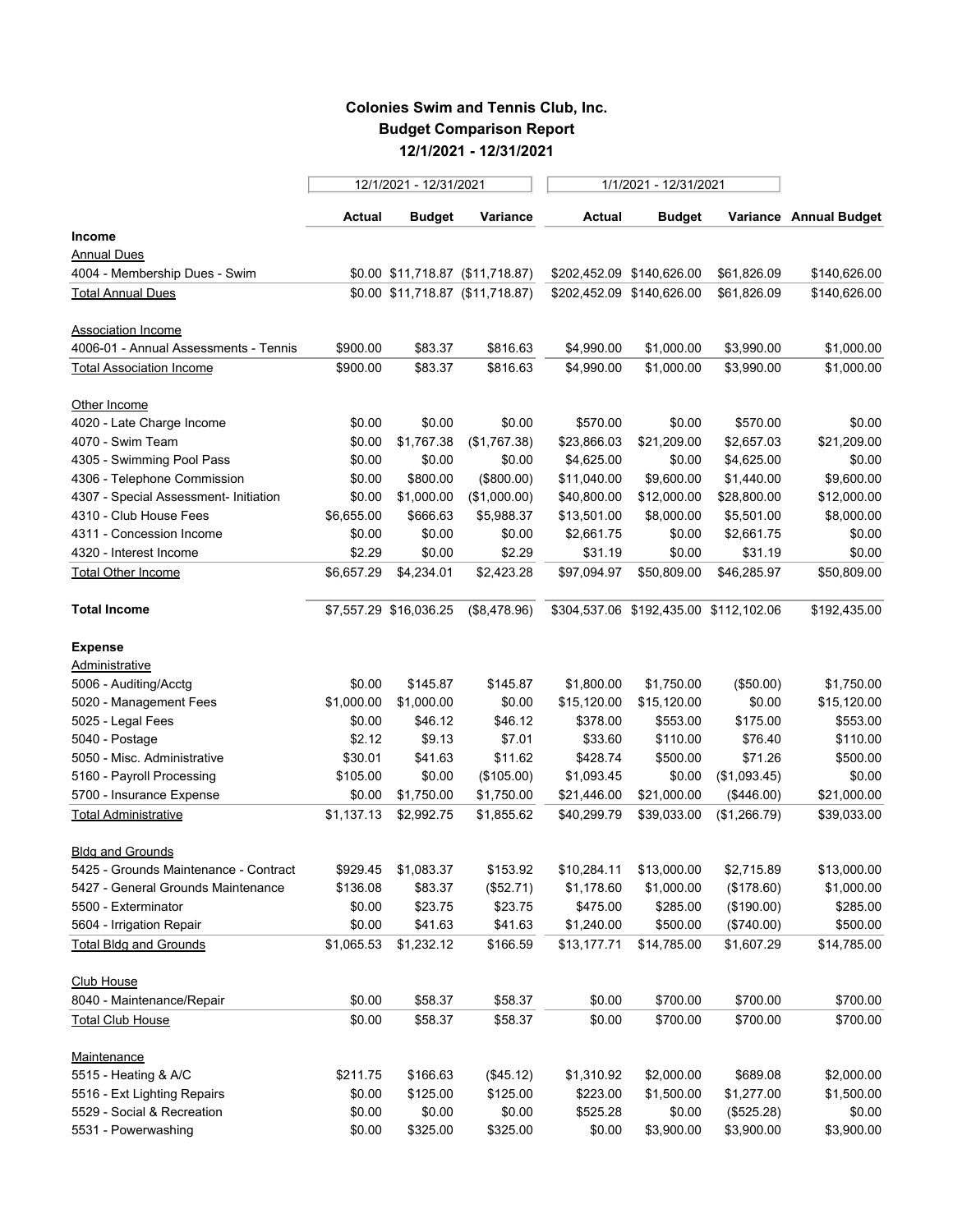## **Colonies Swim and Tennis Club, Inc. Budget Comparison Report 12/1/2021 - 12/31/2021**

|                                     |                             | 12/1/2021 - 12/31/2021 |              | 1/1/2021 - 12/31/2021 |                                        |              |                        |
|-------------------------------------|-----------------------------|------------------------|--------------|-----------------------|----------------------------------------|--------------|------------------------|
|                                     | Actual                      | <b>Budget</b>          | Variance     | <b>Actual</b>         | <b>Budget</b>                          |              | Variance Annual Budget |
| 5547 - Decks and Porches            | \$0.00                      | \$208.37               | \$208.37     | \$0.00                | \$2,500.00                             | \$2,500.00   | \$2,500.00             |
| 5625 - Misc Maintenance             | \$2,320.00                  | \$512.50               | (\$1,807.50) | \$6,777.00            | \$6,150.00                             | (\$627.00)   | \$6,150.00             |
| <b>Total Maintenance</b>            | \$2,531.75                  | \$1,337.50             | (\$1,194.25) | \$8,836.20            | \$16,050.00                            | \$7,213.80   | \$16,050.00            |
| Membership                          |                             |                        |              |                       |                                        |              |                        |
| 5001 - Advertising                  | (\$203.82)                  | \$25.00                | \$228.82     | \$200.00              | \$300.00                               | \$100.00     | \$300.00               |
| 5002 - Web/Internet/Software Maint  | \$174.17                    | \$143.75               | (\$30.42)    | \$972.57              | \$1,725.00                             | \$752.43     | \$1,725.00             |
| 6101-001 - Square Bank Charges      | \$0.00                      | \$0.00                 | \$0.00       | \$426.34              | \$0.00                                 | (\$426.34)   | \$0.00                 |
| <b>Total Membership</b>             | (\$29.65)                   | \$168.75               | \$198.40     | \$1,598.91            | \$2,025.00                             | \$426.09     | \$2,025.00             |
| Other                               |                             |                        |              |                       |                                        |              |                        |
| 5705 - Real Estate Tax              | \$0.00                      | \$1,083.37             | \$1,083.37   | \$11,513.58           | \$13,000.00                            | \$1,486.42   | \$13,000.00            |
| 5720 - Personal Prop Tax            | \$0.00                      | \$66.63                | \$66.63      | \$1,393.98            | \$800.00                               | (\$593.98)   | \$800.00               |
| <b>Total Other</b>                  | \$0.00                      | \$1,150.00             | \$1,150.00   | \$12,907.56           | \$13,800.00                            | \$892.44     | \$13,800.00            |
| Pool Expenses                       |                             |                        |              |                       |                                        |              |                        |
| 5101 - Swim Team Coaches            | \$0.00                      | \$958.37               | \$958.37     | \$17,303.25           | \$11,500.00                            | (\$5,803.25) | \$11,500.00            |
| 5146 - Pool - Payroll Taxes         | \$0.00                      | \$0.00                 | \$0.00       | \$1,484.68            | \$0.00                                 | (\$1,484.68) | \$0.00                 |
| 5524 - Pool Maintenance             | \$0.00                      | \$195.87               | \$195.87     | \$11,187.37           | \$2,350.00                             | (\$8,837.37) | \$2,350.00             |
| 5526 - Swim Team Misc.              | \$28.78                     | \$648.75               | \$619.97     | \$6,097.04            | \$7,785.00                             | \$1,687.96   | \$7,785.00             |
| 5527 - Pool Contract                | \$0.00                      | \$5,140.54             | \$5,140.54   | \$61,685.52           | \$61,685.82                            | \$0.30       | \$61,685.82            |
| 5533 - Concessions Expense          | \$0.00                      | \$0.00                 | \$0.00       | \$1,232.68            | \$0.00                                 | (\$1,232.68) | \$0.00                 |
| 5536 - Pool Supplies                | \$0.00                      | \$937.50               | \$937.50     | \$812.93              | \$11,250.00                            | \$10,437.07  | \$11,250.00            |
| <b>Total Pool Expenses</b>          | \$28.78                     | \$7,881.03             | \$7,852.25   | \$99,803.47           | \$94,570.82                            | (\$5,232.65) | \$94,570.82            |
| Services                            |                             |                        |              |                       |                                        |              |                        |
| 5300 - Janitorial Services          | \$4,950.00                  | \$166.63               | (\$4,783.37) | \$8,015.00            | \$2,000.00                             | (\$6,015.00) | \$2,000.00             |
| 5305 - Janitorial Supplies          | \$392.52                    | \$116.63               | (\$275.89)   | \$392.52              | \$1,400.00                             | \$1,007.48   | \$1,400.00             |
| <b>Total Services</b>               | \$5,342.52                  | \$283.26               | (\$5,059.26) | \$8,407.52            | \$3,400.00                             | (\$5,007.52) | \$3,400.00             |
| <b>Tennis Expense</b>               |                             |                        |              |                       |                                        |              |                        |
| 5416 - Social - Tennis              | \$0.00                      | \$10.38                | \$10.38      | (\$120.00)            | \$125.00                               | \$245.00     | \$125.00               |
| 5417 - Tennis Equipment             | \$0.00                      | \$127.12               | \$127.12     | \$4,195.14            | \$1,525.00                             | (\$2,670.14) | \$1,525.00             |
| 5418 - Tennis Pro Contract Services | \$0.00                      | \$458.37               | \$458.37     | \$5,500.00            | \$5,500.00                             | \$0.00       | \$5,500.00             |
| <b>Total Tennis Expense</b>         | \$0.00                      | \$595.87               | \$595.87     | \$9,575.14            | \$7,150.00                             | (\$2,425.14) | \$7,150.00             |
| <b>Utilities</b>                    |                             |                        |              |                       |                                        |              |                        |
| 5200 - Water                        | \$366.79                    | \$416.63               | \$49.84      | \$6,696.58            | \$5,000.00                             | (\$1,696.58) | \$5,000.00             |
| 5210 - Electricity                  | \$431.68                    | \$775.00               | \$343.32     | \$8,721.86            | \$9,300.00                             | \$578.14     | \$9,300.00             |
| 5222 - Internet                     | \$147.26                    | \$150.00               | \$2.74       | \$1,774.91            | \$1,800.00                             | \$25.09      | \$1,800.00             |
| 5405 - Trash Removal                | \$357.44                    | \$241.63               | (\$115.81)   | \$4,070.18            | \$2,900.00                             | (\$1,170.18) | \$2,900.00             |
| <b>Total Utilities</b>              | \$1,303.17                  | \$1,583.26             | \$280.09     | \$21,263.53           | \$19,000.00                            | (\$2,263.53) | \$19,000.00            |
| <b>Total Expense</b>                | \$11,379.23 \$17,282.91     |                        | \$5,903.68   |                       | \$215,869.83 \$210,513.82              | (\$5,356.01) | \$210,513.82           |
| Operating Net Income                | $($3,821.94)$ $($1,246.66)$ |                        | (\$2,575.28) |                       | \$88,667.23 (\$18,078.82) \$106,746.05 |              | (\$18,078.82)          |
| Reserve Income                      |                             |                        |              |                       |                                        |              |                        |
| Reserve Income                      |                             |                        |              |                       |                                        |              |                        |
| 4321 - Int - Escrow Accts           | \$2.17                      | \$0.00                 | \$2.17       | \$36.29               | \$0.00                                 | \$36.29      | \$0.00                 |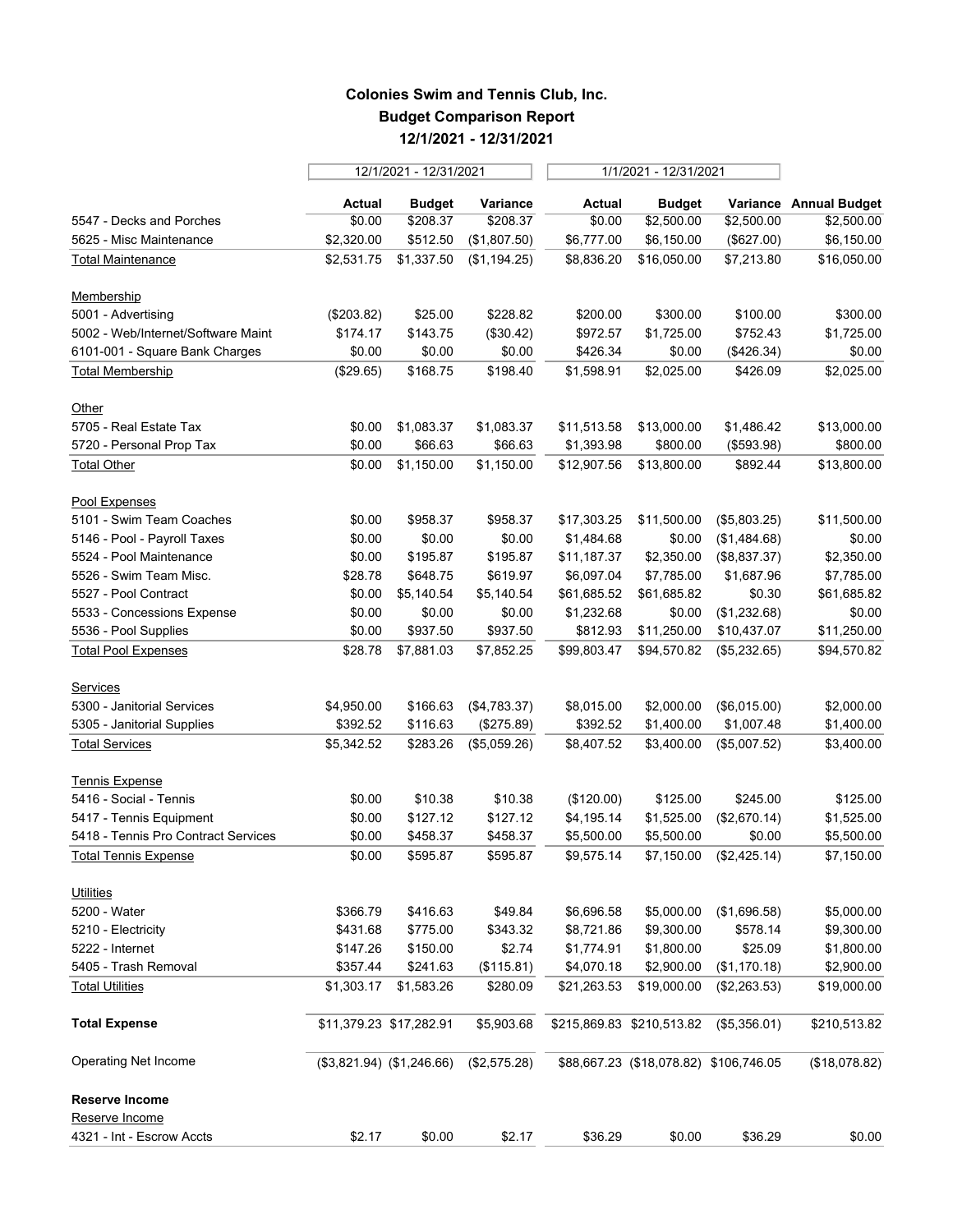## **Colonies Swim and Tennis Club, Inc. Budget Comparison Report 12/1/2021 - 12/31/2021**

 $\overline{a}$ 

|                              |                                          | 12/1/2021 - 12/31/2021 |                       |               |                           | 1/1/2021 - 12/31/2021  |                      |
|------------------------------|------------------------------------------|------------------------|-----------------------|---------------|---------------------------|------------------------|----------------------|
|                              | Actual                                   | <b>Budget</b>          | Variance              | Actual        | <b>Budget</b>             | Variance               | <b>Annual Budget</b> |
| Total Reserve Income         | \$2.17                                   | \$0.00                 | \$2.17                | \$36.29       | \$0.00                    | \$36.29                | \$0.00               |
| <b>Total Reserve Income</b>  | \$2.17                                   | \$0.00                 | \$2.17                | \$36.29       | \$0.00                    | \$36.29                | \$0.00               |
| <b>Reserve Expense</b>       |                                          |                        |                       |               |                           |                        |                      |
| Reserve Other                |                                          |                        |                       |               |                           |                        |                      |
| 6124 - Pool Blocks           | \$0.00                                   | \$0.00                 | \$0.00                | \$10,635.60   |                           | $$0.00$ (\$10,635.60)  | \$0.00               |
| 6149 - Pool Pump             | \$20,000.00                              |                        | $$0.00$ (\$20,000.00) | \$20,000.00   |                           | $$0.00$ (\$20,000.00)  | \$0.00               |
| <b>Total Reserve Other</b>   | \$20,000.00                              |                        | $$0.00$ (\$20,000.00) | \$30,635.60   |                           | $$0.00$ $($30,635.60)$ | \$0.00               |
| <b>Total Reserve Expense</b> | \$20,000.00                              |                        | $$0.00$ (\$20,000.00) | \$30,635.60   |                           | $$0.00$ $($30,635.60)$ | \$0.00               |
| Reserve Net Income           | (\$19,997.83)                            |                        | $$0.00$ (\$19,997.83) | (\$30,599.31) |                           | \$0.00 (\$30,599.31)   | \$0.00               |
| Net Income                   | (\$23,819.77) (\$1,246.66) (\$22,573.11) |                        |                       |               | \$58,067.92 (\$18,078.82) | \$76,146.74            | (\$18,078.82)        |